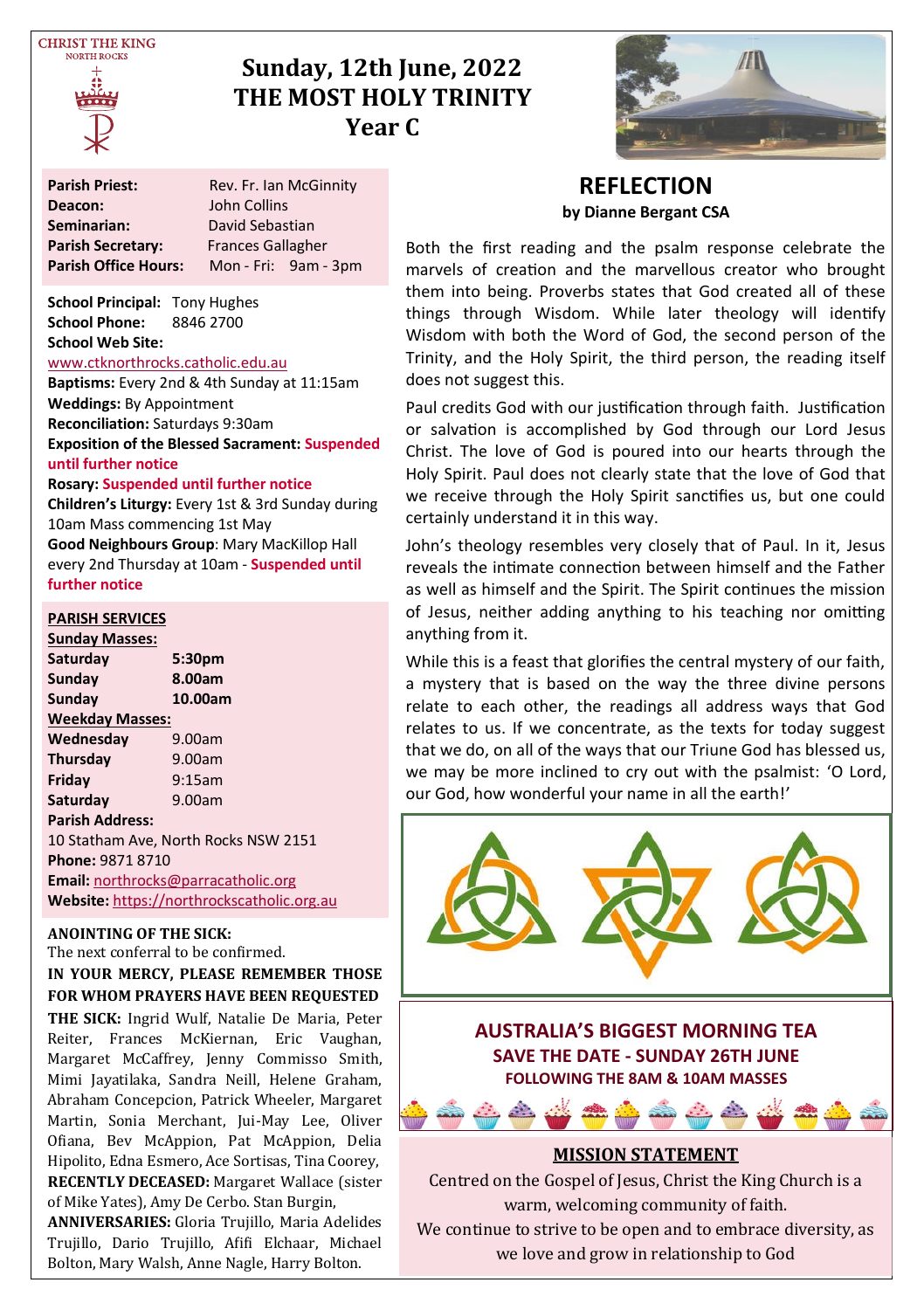#### This Week's Readings: Prov 8:22-31; Rom 5:1-5; Jn 16:12-15

Next Week's Readings: Gen 14:18-20; 1 Cor 11:23-26; Lk 9:11-17

*Lectors and Parishioners please note that the full text can be found on the website: [www.universalis.com](http://www.universalis.com)*

# **TO OUR MINISTERS OF THE PARISH**

Should you be rostered and feel you are not ready to return to Mass, please email the parish office: [northrocks@parracatholic.org](mailto:northrocks@parracatholic.org) or ph 9871 8710 or indicate on the roster through Ministry Scheduling, that a volunteer

is required. A replacement can then be organised on your behalf.

*Thank you for your ongoing participation in these important ministries.*

# **11th & 12th June - The Most Holy Trinity Welcomer Acolyte Reader Computer Operator Eucharistic Minister Saturday 5.30pm** Darren Mobbs Peter Hrast Inge Wienker Volunteer Please Maria Bietola **Sunday 8am** Christine Kinsella Jim Kinsella Julie Elliott Bev Johnson Jo-Anne Castaneda Lorraine Murphy **Sunday 10am** Rosanne Vaughan | Aubon Fernando | Anne Gately Jennie Mater Alik Orgun **CHILDREN'S LITURGY:** To take place on the 1st and 3rd Sundays of the month. **MINISTRY TO THE SICK:** Jim Kinsella, Rosemary Wickham, Lorraine Murphy **COUNTER GROUP:** Counting is on the 1st Sunday of the month. **ALTAR SOCIETY GROUP 2:** Gillian Mobbs, Lanny Carter **PIETY GROUP:** Volunteer please **CHURCH CLEANING GROUP 3:** Clarry Barbera, Chris & Beverley Poole, Ken Coorey **18th & 19th June - The Most Holy Body and Blood of Christ Welcomer Acolyte Reader Computer Operator Eucharistic Minister Saturday 5.30pm** Julie Hook Sue De Courcy Gabby Scanlon Kerry Saad Veronica Chacty Maria Bietola **Sunday 8am** Chris Brown Peter Bosci Danielle Dona Tony Hughes Trish Yates Lorraine Murphy **Sunday 10am** Rosanne Vaughan Aubon Fernando Rob Haddad Dawn Peat Alik Orgun Margaret Coakley **CHILDREN'S LITURGY:** Transferred to next Sunday due to First Holy Communion **MINISTRY TO THE SICK:** Jim Kinsella, Peter Bosci, Mario Azzopardi **COUNTER GROUP:** Counting is on the 1st Sunday of the month. **ALTAR SOCIETY GROUP 3:** Maria Bietola, Barbara Haddad **PIETY GROUP:** Volunteer please **CHURCH CLEANING GROUP 4:** Louis Kastoun, Paul Cook, Brian Euhus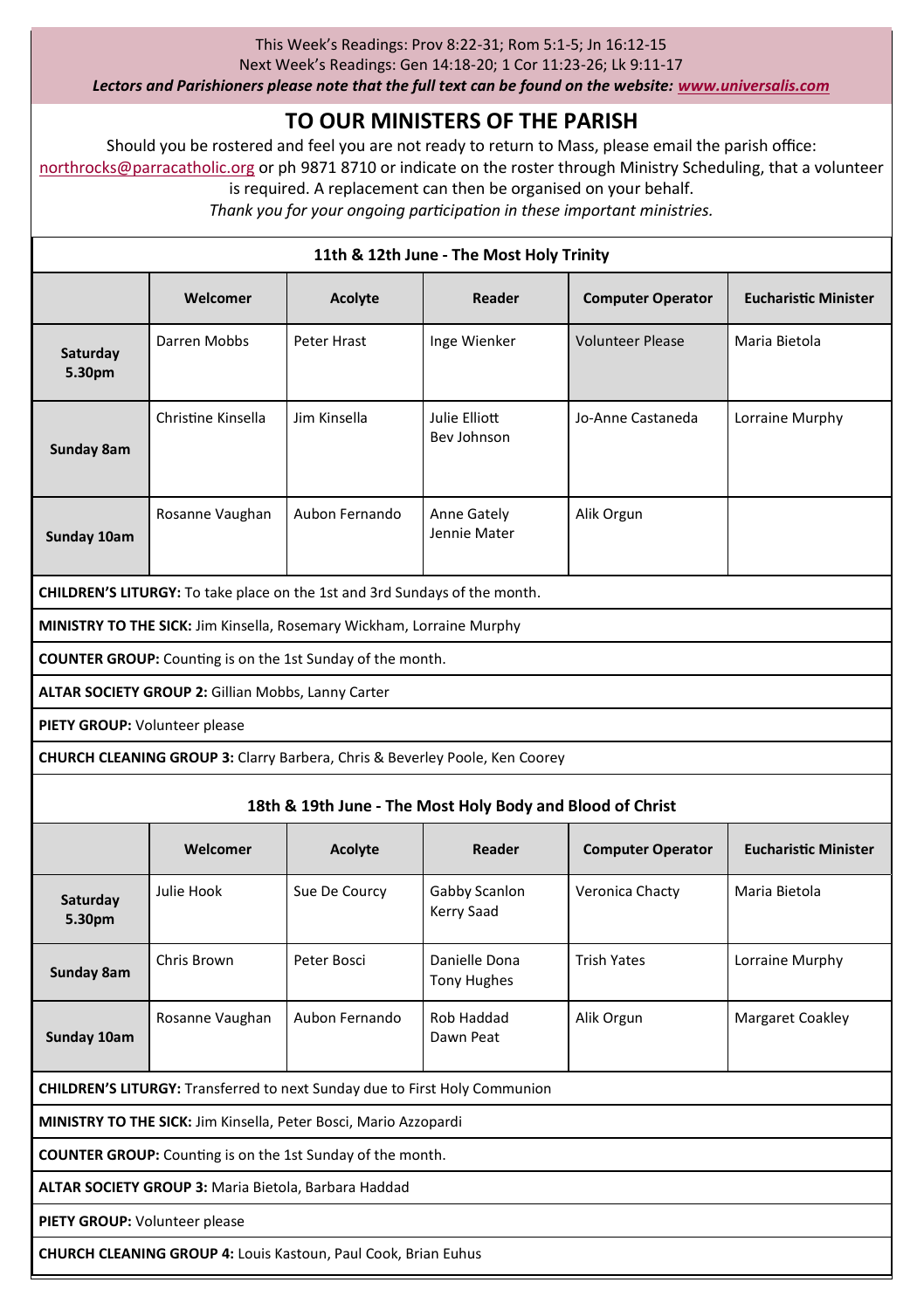# **COVID UPDATE FOR PLACES OF WORSHIP**

The NSW Government rules in regard to COVID-19 restrictions are as follows:

Check-in using the NSW QR code and record keeping for attendees is no longer required.

Both choir and congregation are able to sing at religious services in our churches.

Masks are no longer mandatory for places of worship. However, masks are still strongly encouraged where you cannot maintain a safe distance from others. Density limits are no longer applicable for our churches.

# **CTK PARISH BIGGEST MORNING TEA - CAN YOU HELP?**

CTK Parish Biggest Morning Tea is on Sunday 26th June after the 8am and 10am Masses. (Please contact the office if you would like to host the Saturday night Mass on the 25th June). You can start donating now via our [fundraising page](https://www.biggestmorningtea.com.au/fundraisers/ctk44027/biggest-morning-tea-nsw) or scan the QR code on the right. Donations are tax deductible. All monies raised will go directly to cancer prevention, supporting those with cancer, and cancer research.



# **UNUSED LAPTOPS AND MACBOOKS NEEDED**

Do you have an unused laptop (up to 5 years old) or a Macbook (up to 7 years old), computer, desktop or chromebook that you don't need? Through the Jesuit Refugee Service, these devices directly help refugees and people seeking asylum or accessing employment, education and training opportunities. These devices can be left in the church foyer or parish office for collection by a volunteer of JRS. It would assist greatly if you could wipe your machine and remove passwords before dropping them off.

# **SACRAMENT OF FIRST EUCHARIST**

Next weekend, 18 / 19 June, the Feast of the Body & Blood of Christ, 30 young members of our parish community will be initiated into the ongoing life of the Church by receiving the Eucharist for the first time. This will occur at the 3 parish Masses - Sat 5:30pm (13), Sun 8am (1) and 10am (16). The following weekend, 25/26 June they will receive certificates acknowledging this event, also at all three weekend Masses.

It is critical that these children (with a parent/guardian) attend the practise evening this Wednesday 15 June at 7:30pm in the Church. If this cannot occur for a legitimate reason, please contact the Parish Office on 9871 8710 before the practise date.

Whilst there may be some inconvenience to the regular worshipping community (e.g. parking & seating positions) the joy of welcoming them will hopefully outweigh this. The children will sit in the centre 2 blocks of Christ the King



 Church. The pews reserved will have the children's names on them. Communion will be distributed to the first Communicants and families down the centre aisle. Special Ministers of Holy Communion will distribute Communion to other family members and parishioners at the side aisles of the Church. Your cooperation is appreciated on this weekend. The school gates will be opened to allow access to the Church from parking in Burradoo Close and Bowral Street.

### **BAPTISM WELCOME**

We welcome the Isaac family, Tobias & Kimberley and their son Liam. We also welcome the Ronzani family, Sean & Brittney and their daughter Isla. May Liam and Isla's baptisms be happy and a memorable occasions and may God continue to bless their parents in this special step that they have taken to proclaim and support their children in the Christian faith.

# **SUNDAY NIGHT SESSION TONIGHT**

A series of presentations, seminars, workshops, discussions, and stories designed to invite adults (young and old) to grow and develop in their faith. Each session begins at 7.00pm and finishes at 8.30pm and is held in the CTK Parish Hall. Sessions are designed to provide an opportunity for participants to ask questions, share thoughts and ideas and learn new stuff.

The aim of the sessions is to further develop a community of mature inquisitive Catholics at Christ the King. Everyone 16 and over is welcome to participate. Sunday Night Sessions are to be held on the 2nd Sunday of the month from February to November. A Gold Coin Donation to assist with the cost of coffee, tea and biscuits is welcome.

The session tonight (June 12th) is *Ignatian Discernment* and is to be presented by Deacon Rod Pirotta.

For more information or if you want to assist with organizing these sessions contact Deacon John through the parish office or via email [john.collins@parracatholic.org.](mailto:john.collins@parracatholic.org)